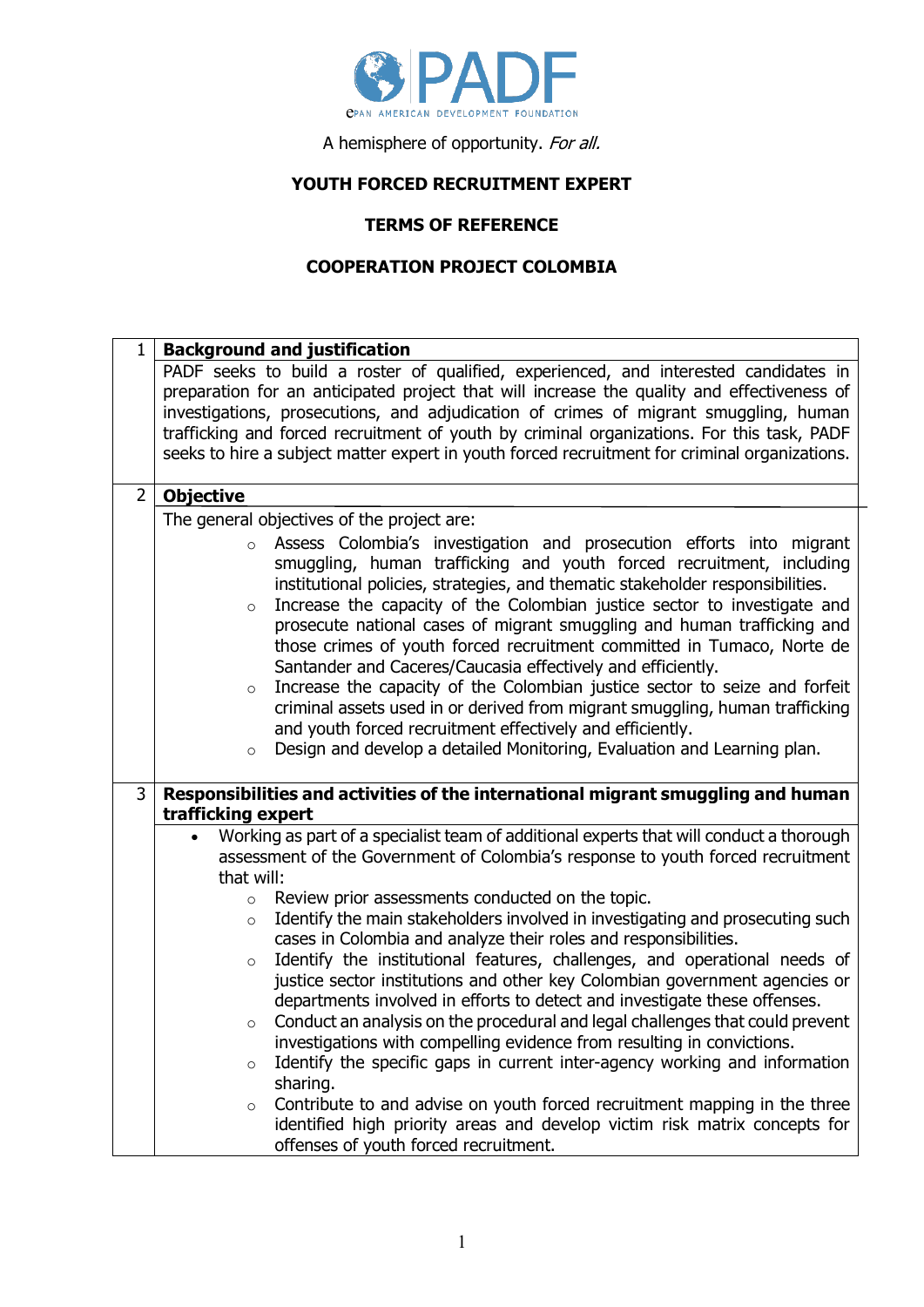|                | $\circ$                                                                                         | Conduct a national caseload analysis review for identification of bottlenecks,             |  |
|----------------|-------------------------------------------------------------------------------------------------|--------------------------------------------------------------------------------------------|--|
|                |                                                                                                 | best practice, and process flow trends from the period 2016 to the present                 |  |
|                |                                                                                                 | date.                                                                                      |  |
|                | $\circ$                                                                                         | Analyze investigative policies and mechanisms for prosecution and                          |  |
|                |                                                                                                 | adjudication of cases.                                                                     |  |
|                | $\circ$                                                                                         | Conduct a review of Colombia's current policy framework (including UN and                  |  |
|                |                                                                                                 | OAS obligations) and bodies, their operations, efficacy, and efficiency with a             |  |
|                |                                                                                                 | focus on their interaction with justice sector actors, including revising prior            |  |
|                |                                                                                                 | and ongoing assessments on these matters.                                                  |  |
|                | $\circ$                                                                                         | Collect baseline data related to the methodologies of recruitment and risks                |  |
|                |                                                                                                 | that are utilized for both male and female youth.                                          |  |
|                | $\circ$                                                                                         | Evaluate and assess the variables that affect offenses of youth forced                     |  |
|                |                                                                                                 | recruitment and utilization of youth by organized crime and where                          |  |
|                |                                                                                                 | convergence or divergence occurs.                                                          |  |
|                | $\circ$                                                                                         | Assess current investigative and prosecutorial standard operating policies and             |  |
|                |                                                                                                 | procedures (SOPPs) and respective challenges that prevent investigations                   |  |
|                |                                                                                                 | from producing convictions in addition to capabilities, methodologies, and                 |  |
|                |                                                                                                 | resources that prosecutors, investigators, and crime analysts use.                         |  |
|                | $\circ$                                                                                         | Conduct a review of other donors and organizations focused on improving                    |  |
|                |                                                                                                 | the justice sector response to migrant smuggling and human trafficking and                 |  |
|                |                                                                                                 | explain deconfliction efforts between those initiatives and this proposed                  |  |
|                |                                                                                                 | project.                                                                                   |  |
|                | $\circ$                                                                                         | Provide a SWOT (strengths, weaknesses, opportunities, and threats) matrix                  |  |
|                |                                                                                                 | analysis for the key Colombian law enforcement and youth support institution               |  |
|                |                                                                                                 | roles in combatting forced recruitment and utilization of youth by organized               |  |
|                |                                                                                                 | crime.                                                                                     |  |
|                | $\circ$                                                                                         | Produce an assessment report with a set of recommendations on how to                       |  |
|                |                                                                                                 | address challenges to achieve efficient and successful investigations and                  |  |
|                |                                                                                                 | prosecutions of such cases in Colombia within two months of the beginning                  |  |
|                |                                                                                                 | of the contract.                                                                           |  |
| $\overline{4}$ | <b>Candidate profile</b>                                                                        |                                                                                            |  |
|                |                                                                                                 | The successful candidate will possess a deep knowledge of youth forced recruitment and     |  |
|                |                                                                                                 | utilization by criminals, with an understanding of law enforcement issues including UN and |  |
|                | OAS obligations and implementation of internationally recognized best practice and              |                                                                                            |  |
|                | standards. He/she will also have extensive experience in working with governments and law       |                                                                                            |  |
|                | enforcement agencies at a high level and across different ministries, on issues related to      |                                                                                            |  |
|                | enforcement of laws relevant to this phenomenon. The candidate will also bring substantial      |                                                                                            |  |
|                | analytical skills, and experience in delivering high quality diagnostic study reports to policy |                                                                                            |  |
|                | makers either nationally or internationally.                                                    |                                                                                            |  |
|                |                                                                                                 |                                                                                            |  |
|                |                                                                                                 | The ideal candidate will also possess the following:                                       |  |
|                |                                                                                                 | An advanced university degree (Master's degree or equivalent) in law, criminology,         |  |
|                |                                                                                                 | or social science (international relations, management, public administration, political   |  |
|                |                                                                                                 | science, or economics, etc.) or in a subject closely related. A first level university     |  |
|                |                                                                                                 | degree in similar fields in combination with five additional years of qualifying           |  |
|                |                                                                                                 | experience may be accepted in lieu of the advanced university degree.                      |  |
|                | $\bullet$                                                                                       | Having previously published reports on youth forced recruitment and criminal               |  |
|                |                                                                                                 | utilization of youth on behalf of government institutions, international organizations,    |  |
|                |                                                                                                 | non-government organizations or academically.                                              |  |
|                | A minimum of 10 years of work experience in the field of law enforcement, justice,<br>$\bullet$ |                                                                                            |  |
|                |                                                                                                 | or criminal policy, with experience in youth recruitment threats is required.              |  |
|                | $\bullet$                                                                                       | Professional experience in Latin America would be desirable.                               |  |
|                | $\bullet$                                                                                       | Experience in developing training needs analysis to law enforcement authorities is         |  |
|                | desirable.                                                                                      |                                                                                            |  |
|                | $\bullet$                                                                                       | Fluency in English and Spanish.                                                            |  |